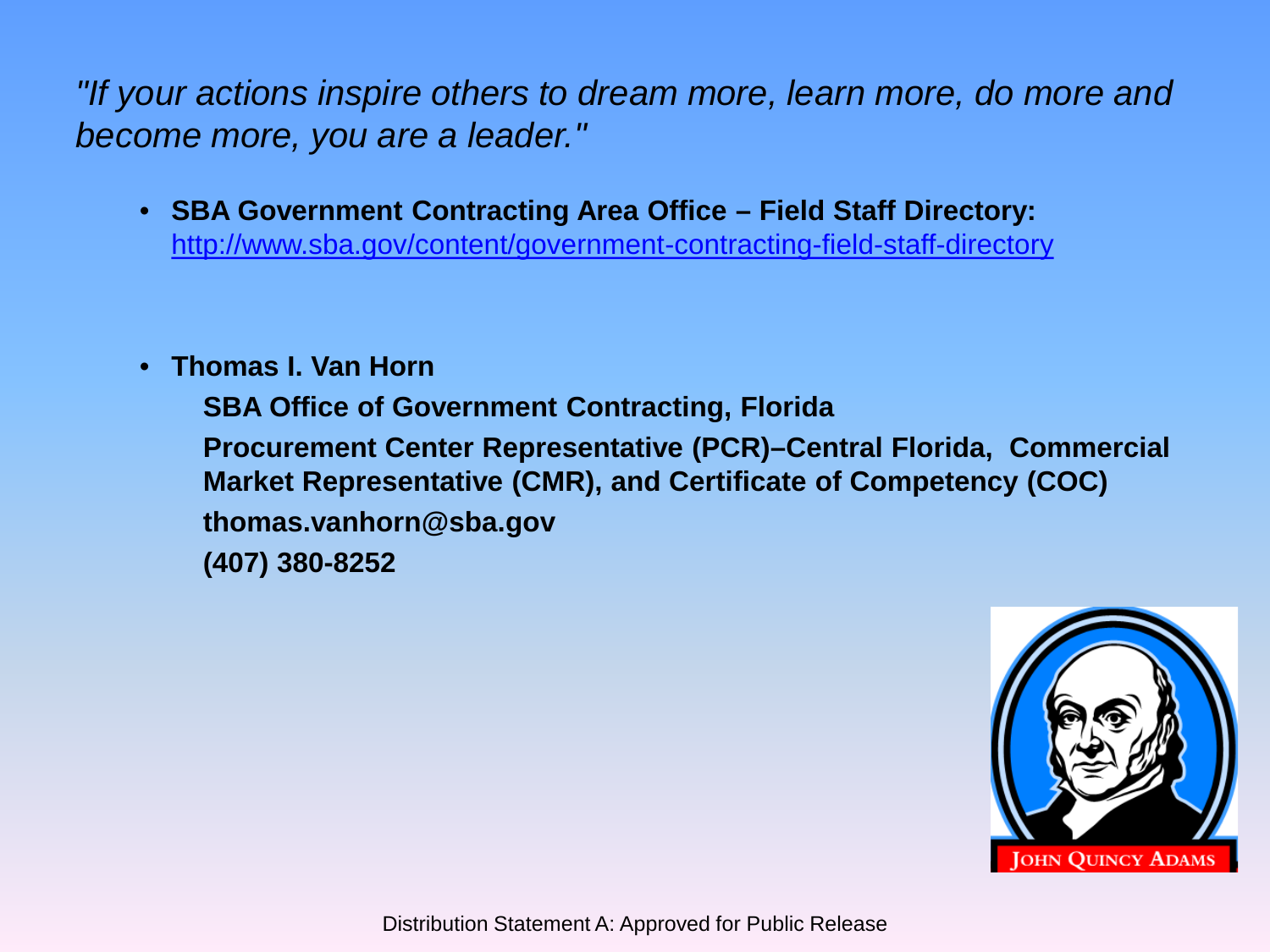## **Agencies Covered**

- **USSOCOM, MacDill AFB, FL**
- **6 CONS, MacDill AFB, FL**
- **45 CONS, Patrick AFB, FL**
- **AFTAC, Patrick AFB, FL**
- **NAWCTSD, Navy, Orlando, FL**
- **PEO Stri, Orlando, FL**

**NASA Kennedy Space Center, Titusville, FL**

• Remember to utilize your nearest Procurement Technical Assistance Center (PTAC) at: <http://www.dla.mil/SmallBusiness/Pages/ptac.aspx>